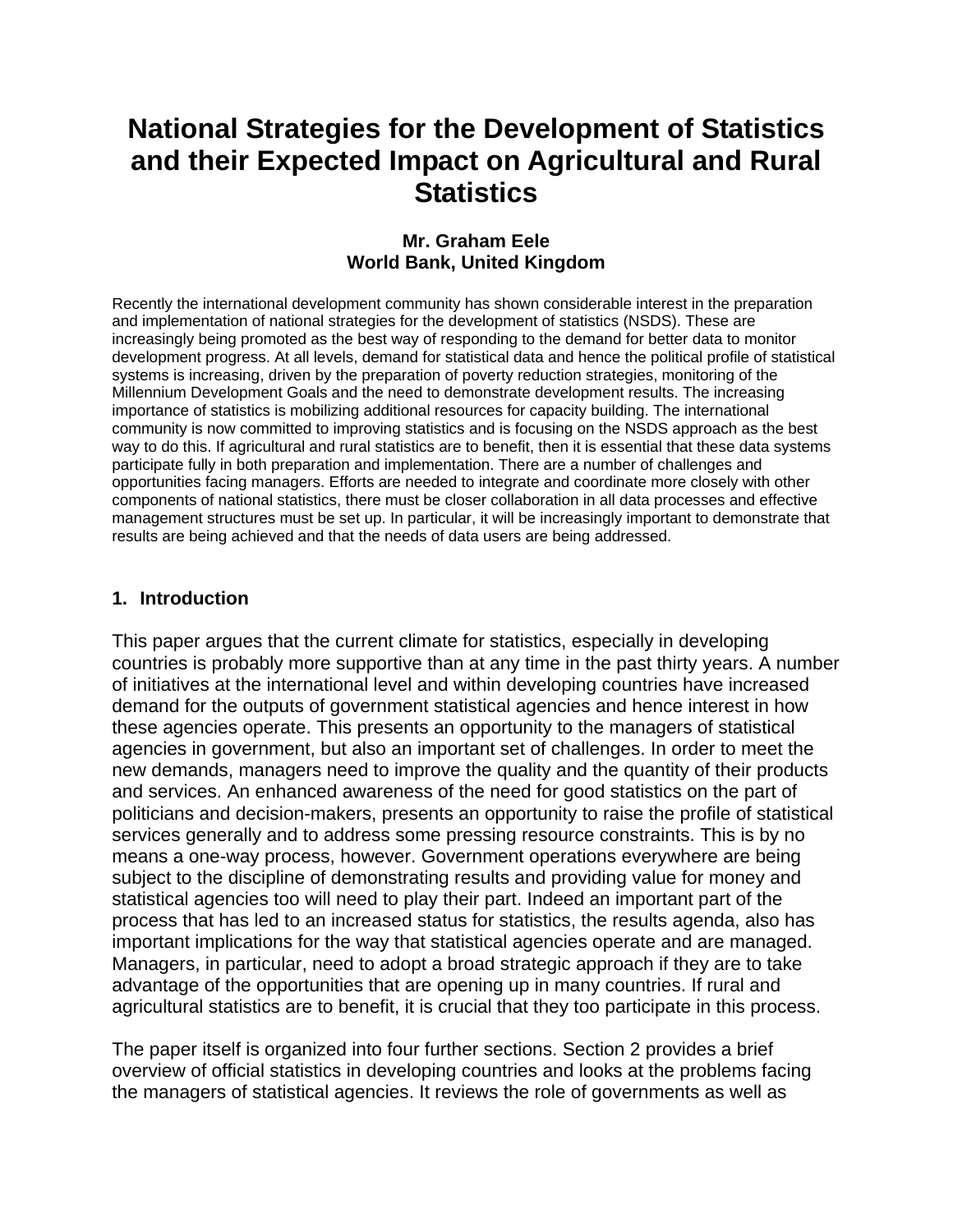development assistance agencies and summarizes the arguments that led to the setting up of the Partnership in Statistics for Development in the 21<sup>st</sup> Century (PARIS21) at the end of 1999. The section also discusses the new development paradigm that has emerged at the beginning of the twenty first century and the implications that this has for statistics.

Section 3 focuses on what have now become known as national strategies for the development of statistics (NSDS). It presents the arguments for a strategic approach to the development of statistics, reviews the emerging concept of national statistics and looks at how strategic planning has worked in practice. Section 4 then goes on to outline some of the main implications of the NSDS process and approach for rural and agricultural statistical agencies. The core argument of the paper is that the managers of these agencies must become centrally involved in the preparation and implementation of national statistical development strategies, if they wish to address many of the serious problems they face today and if sustainable improvements are to be made to data quality and coverage. Section 5 then presents some conclusions and goes on to suggest some important actions that will be needed to improve rural and agricultural statistics in developing countries over the next few years

## **2. Statistics for Development**

## *2.1. Why Statistics?*

Official statistics, that is, statistical data collected and disseminated by governments about different aspects of life in a country, are needed for a number of important purposes. They provide the information, the evidence, needed for the business of government – both day to day administration and for policy purposes. At the same time, statistics are also important for users outside government. They provide information needed for business decision making and to keep individual citizens informed about what their government is doing. In a world where national economies are becoming increasingly inter-dependent, official statistics provide a basis for understanding how a country interacts with the rest of the world and how local conditions compare with those elsewhere.

Good statistics, numerical information that has been collected according to agreed good practice, using appropriate methods for data collection, processing and dissemination are crucial as a tool for economic and social development. They provide an objective and replicable picture of the state of a country, enable comparisons to be made, both over time and space, and set benchmarks for measuring progress in the future. The use of well-established data processes and statistical methods provide information that can be manipulated and analyzed using the powerful tools of mathematics and statistics.

Official statistics are public goods. The use of them by one person or agency does not detract from their use by another. While they are often costly to produce, they are readily disseminated and once they are publicly available, it is difficult to exclude other users. But the value of statistics depends upon their quality. Because it is not easy to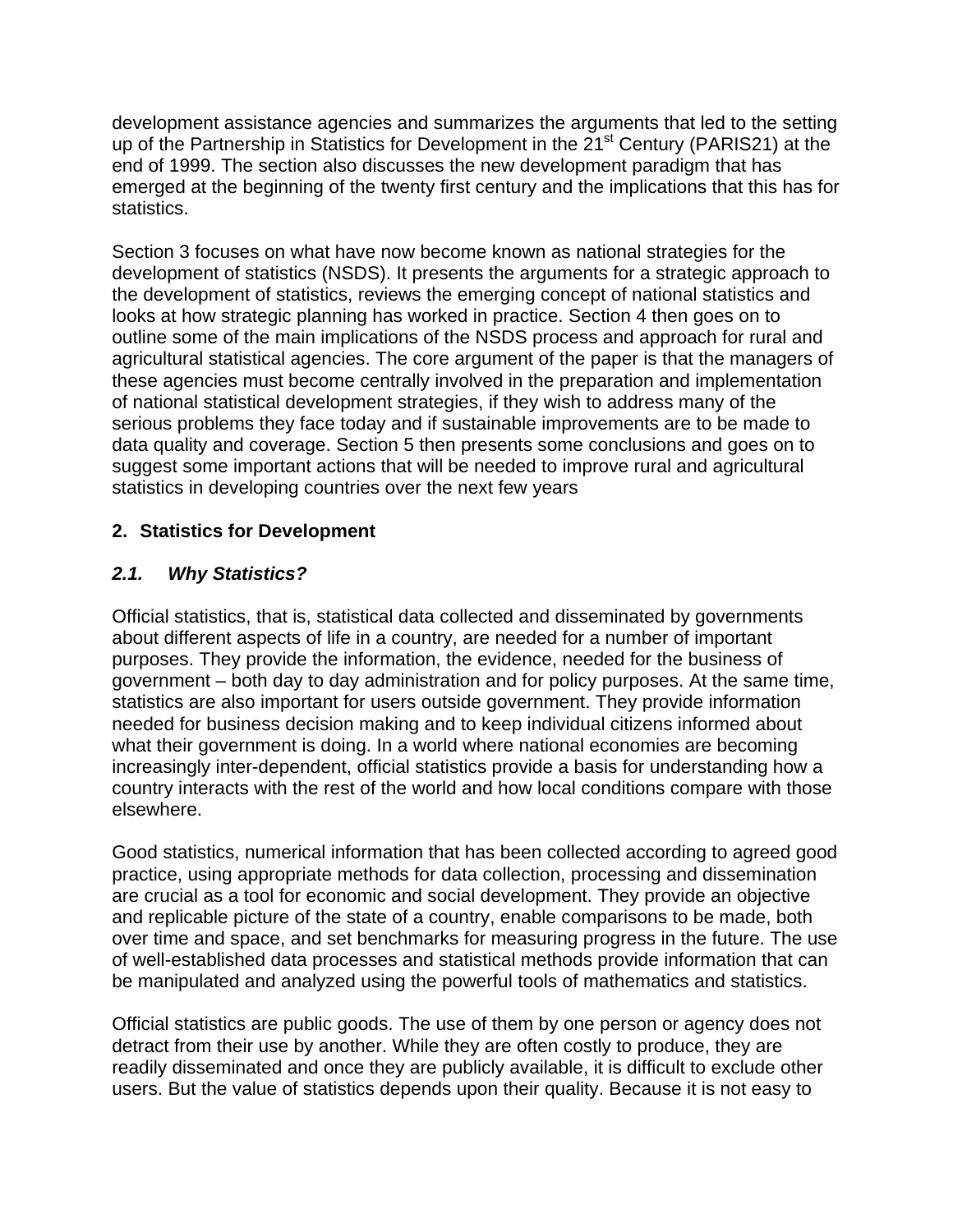ascertain the quality of statistics directly, users must have confidence in the producer and in the methods and standards employed in the production of statistics. For all these reasons, it is difficult to establish functioning markets in statistics, leaving national governments and international agencies to produce and disseminate statistical information. The compilation and public dissemination of official statistics, therefore, is a core function of government. The kinds of statistics that are collected and disseminated will depend on needs and have to be determined in consultation between users and providers. In developing countries, with many other calls on government revenue, and with scarce human and technical resources, not all statistics that are needed can be provided and very difficult decisions need to be made on priorities.

Every country needs good statistics, therefore, and almost all countries have established specialized agencies whose job it is to collect, process and disseminate official statistics. Indeed, the collection and use of statistics to support government is as old as the business of government itself [Pearson, 1978]. The problem is that in many countries, especially those in the developing world, the work of these agencies has been under-appreciated and under-valued. In almost all countries, at different times there has been a debate about the role and function of official statistical agencies [Fienberg, 1991]. It is only fairly recently, however, that the importance of statistics in developing countries, to guide crucial resource allocations and policies that have a direct bearing on the welfare and even survival of most of the population, has received more widespread recognition.

## *2.2. National Statistical Systems and the Development Process*

The need for better statistical data to build effective policy responses to the complex development problems facing the world, as well as to monitor development progress, has become even more acute in recent years. Since the end of the second world war, the developing world has experienced strong, but very uneven progress on sustainable growth and poverty reduction. Based on agreements reached at the international conference on financing for development that took place in Monterrey, Mexico in 1991 [United Nations, 2002], a broad partnership for development has identified the main components for improving on this record: the need for good, country-specific and country-owned, policies and institutions; together with a continuing commitment to provide effective development assistance. There is now international consensus, for example, that the Millennium Development Goals (MDGs) identify the desired development outcomes, as well as the means for measuring progress. There is also agreement that consistent and coherent implementation are the key requirements for achieving the MDGs, with a shared accountability and a new focus on results.

The international attention placed on the Millennium Development Goals has, inevitably, resulted in an increased awareness of the need for effective statistical systems to generate the data need to monitor the indicators. Of the 48 indicators identified by the UN to monitor the MDGs, at least 35 are derived from data generated by national statistical systems. The international community has recognized, therefore, that actions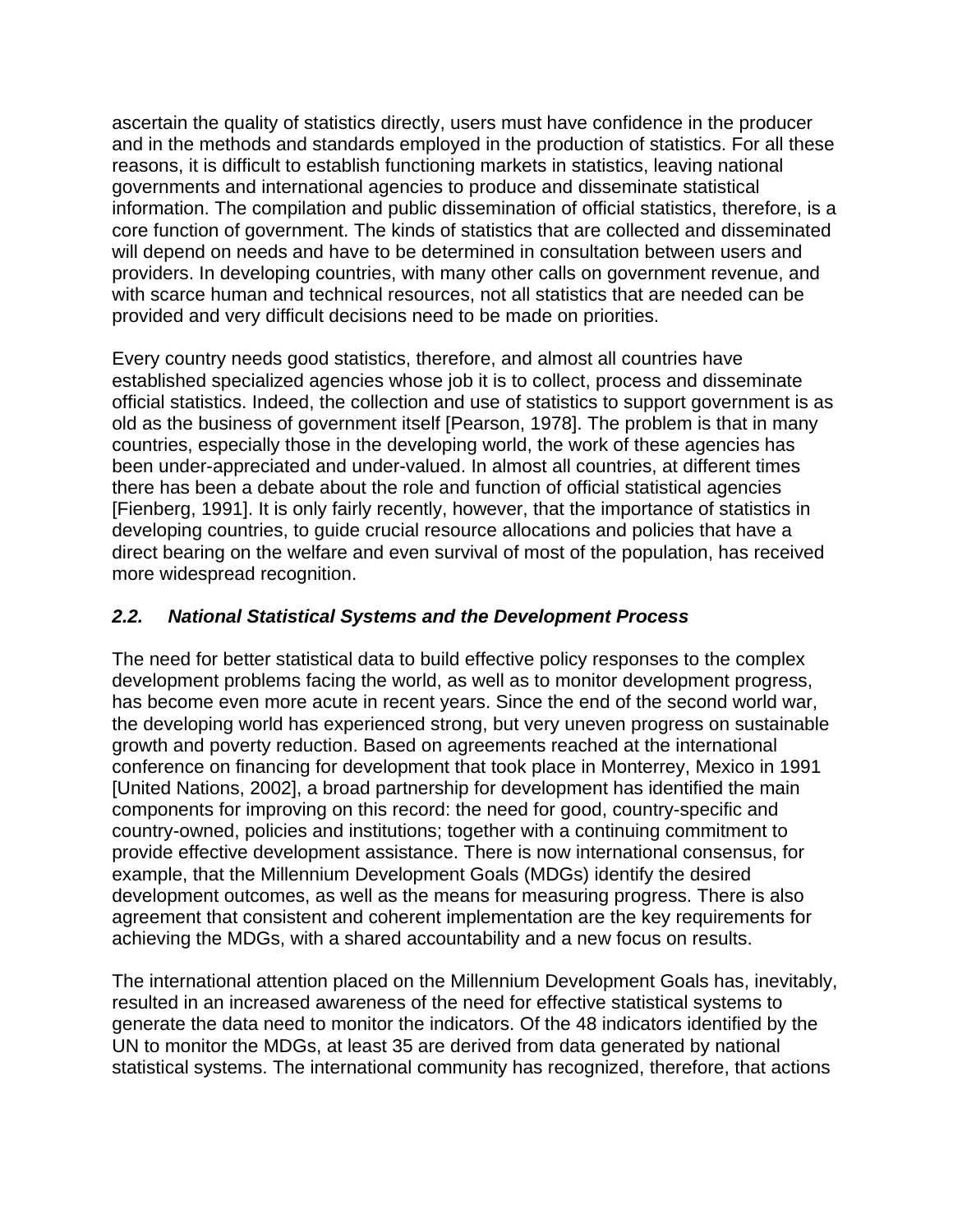are required to help develop the capacity of these systems if reliable and comprehensive data are to be provided to monitor development progress.

Within developing countries too, there is an increasing awareness at the policy level of the need for better data, to assess problems, to set priorities and to monitor change. Those countries eligible for assistance under the Highly Indebted Poor Countries Initiative (HIPC) have been required to prepare Poverty Reduction Strategy Papers (PRSPs) and there is now widespread acceptance that these strategies should provide the basis for policy formulation and the coordination of external assistance [World Bank and the IMF, 2004]. More than 40 countries now have full poverty reduction strategies in implementation and as part of this process have defined poverty monitoring systems, with a specified set of indicators and mechanisms for generating the data required.

It is clear, however, that much needs to be done to help the statistical systems of developing countries to meet the data challenges of the twenty-first century. Recent analysis by the World Bank [World Bank, 2004a], has developed some measures of statistical capacity in developing countries, especially those that are members of the International Development Association (IDA). This has attempted to measure capacity in three main dimensions, representing statistical *practice,* data *collection,* and indicator *availability*. Although any such measurement system will inevitably be simplistic and will miss many details, the analysis does indicate, for the first time, the level of statistical capacity in developing countries as well as a mechanism for measuring change over time. Figure 1, shows the identified change in the three dimensions of capacity between 1999 and 2004. It also compares middle income countries (labeled IBRD in the figure) with the poorest group and with IDA countries in sub-Saharan Africa.



**Figure 1: Changes in Statistical Capacity in Developing Countries: 1999 to 2004** 

**Source: World Bank, 2004**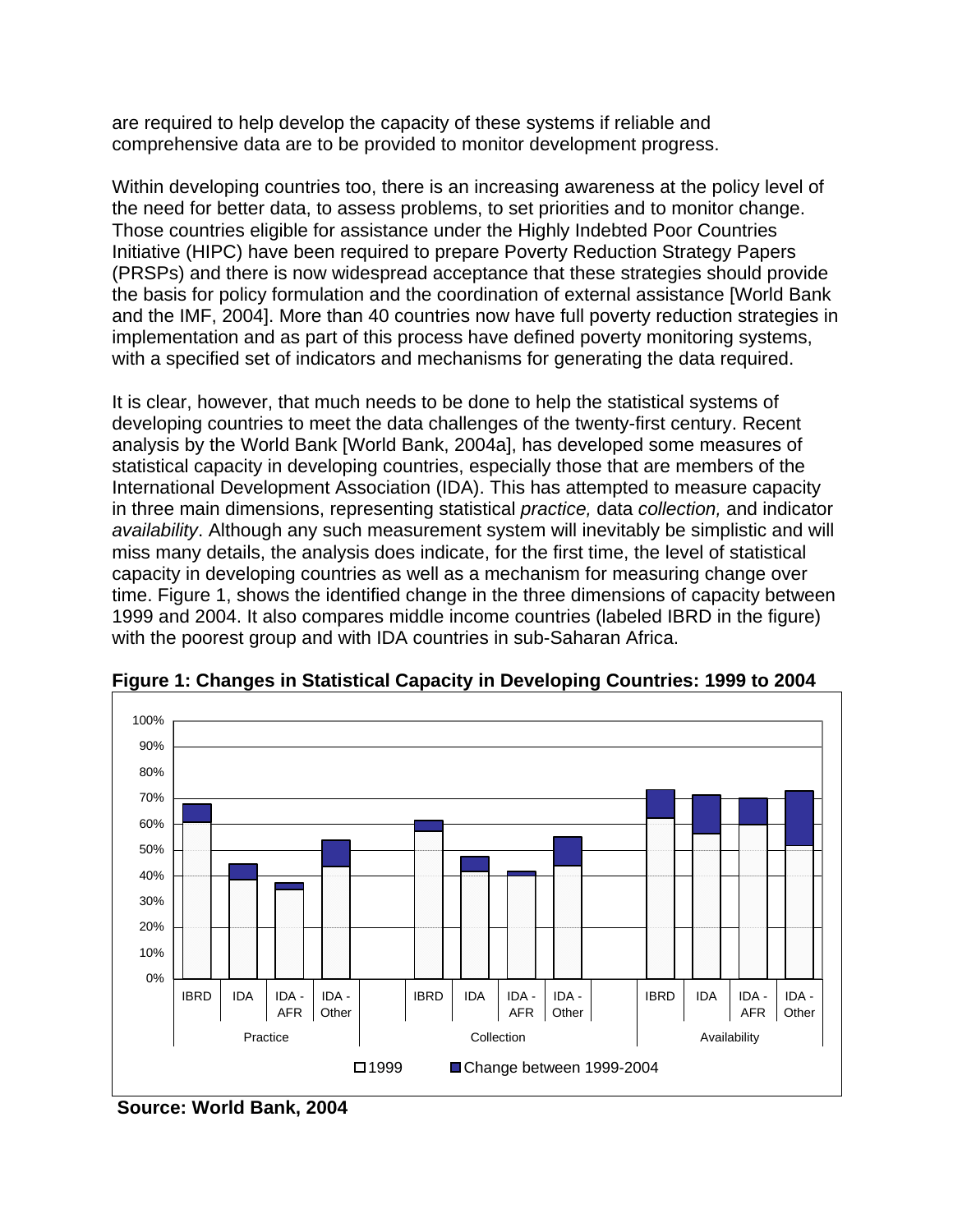The figure illustrates that in many countries especially the poorest and those in sub-Saharan Africa, there has as yet only been limited improvement in statistical capacity, especially in relation to statistical practices and data collection. There has, however, been some improvement in the availability of key indicators, especially those used for monitoring the MDGs. Here, efforts by the international community have helped to fill gaps in coverage, although much of the data is based on the use of models and interpolation.

The lower scores for both statistical practice and data collection, especially for IDA countries is also indicative of the lack of an adequate infrastructure to support statistical activities. Good practice and the setting up of regular data collection programs require that countries have in place an adequate statistical and physical infrastructure, including such things as business registers, sampling frames, classification schemes, as well as buildings, transport and information and communications equipment. A serious problem faced by the managers of many developing country statistical agencies has been that their budgets have been insufficient even to maintain this infrastructure, let alone expand and develop it.

## *2.3. Development Assistance for Statistics*

The provision of donor assistance to help less developed countries improve their statistical systems is not new. A number of developing countries have received financial and other kinds of support from both multilateral and bilateral aid agencies for many years, in areas such as survey design and implementation, economic statistics and training. And yet, to a large extent, there is widespread recognition that the impact of much of this assistance has been limited [OECD, 1999]. Much of the assistance has been organized on an ad hoc basis and has often been as much about meeting the immediate needs for data by the donor agency itself as it has about building sustainable capacity. In many countries, there is a feeling that the statistical agenda is being increasingly donor-driven, with data collection programs defined by the availability of resources rather than by any detailed analysis of demand or need [UN Statistical Commission, 2002]. As a result, for example, statistical agencies have been able to conduct household surveys when donor resources were provided, but have often been unable to maintain even the most basic of regular data collection systems such as establishment surveys.

This concern with the effectiveness of donor assistance and the lack of control that managers of statistical systems in the least developed countries felt that they had over statistical programs were two of the key factors that led to the establishment of the PARIS21 Consortium in 1999 [OECD, op cit]. At the end of the twentieth century, it was felt that a new approach was needed, that placed developing countries at the centre of the development process in statistics, that focused as much on creating demand for data as on supply, and which brought together data providers and users. Sponsored by the World Bank, the International Monetary Fund (IMF), the United Nations, OECD and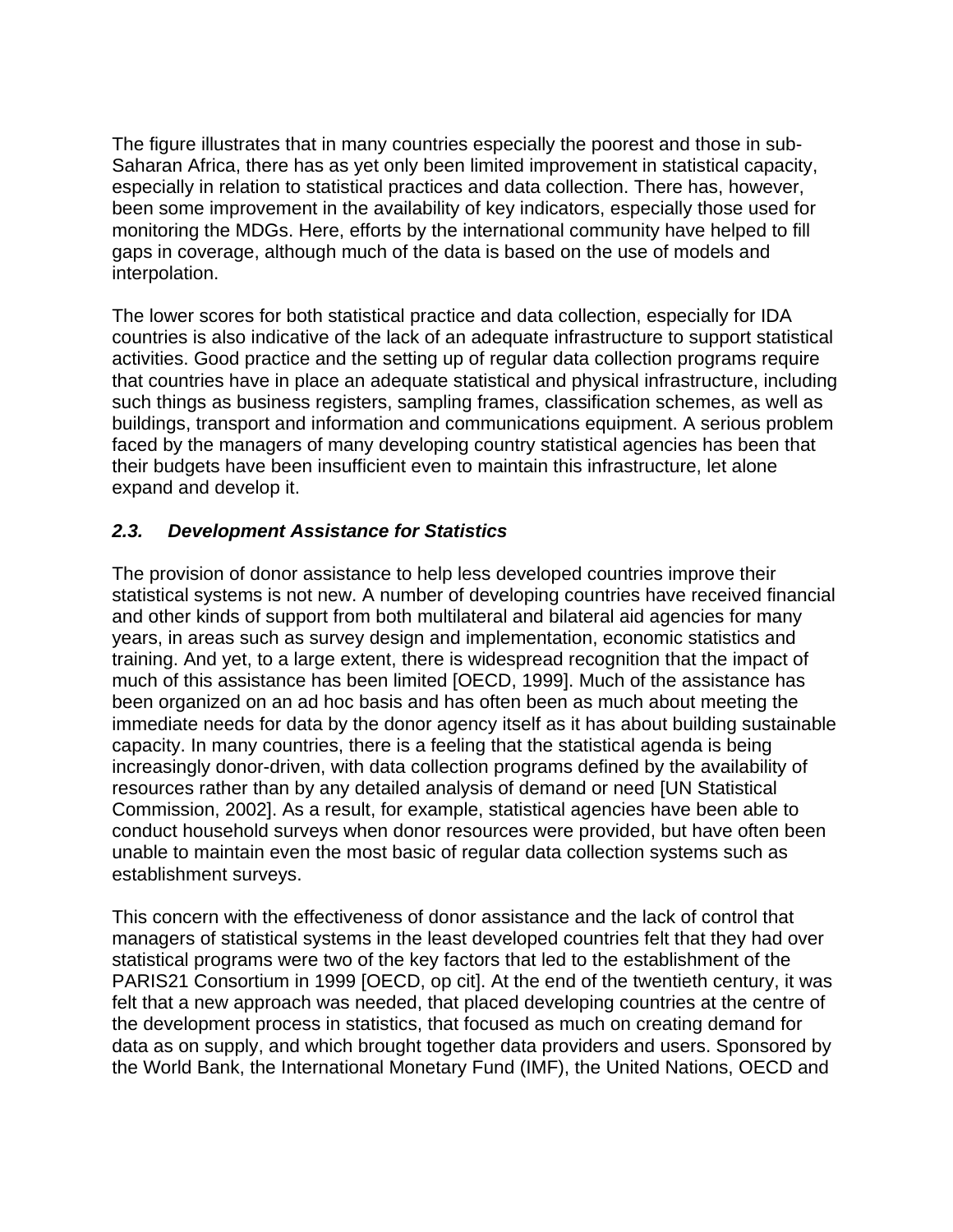the European Commission, PARIS21 was set up to promote coordination and to act as an advocate for this new approach.

## **3. National Strategies for the Development of Statistics**

## *3.1. The Need for a Strategic Approach*

Strategic planning is not a new concept nor is its application to official statistics. For example, in the 1990s the United Nations promoted the Addis Ababa Plan of Action for Statistical Development in Africa [UN, 1993]. A core element was to encourage African countries to prepare strategic plans for statistics. It has also long been recognized that an effective statistical organization needs to manage strategically, making best use of the resources it has available to meet both the current and future needs of its customers and users [UN, 2003]. Indeed, because needs for data are elastic and can change rapidly, while the supply of statistics is fairly inelastic, since it can take some time to set up new data collection processes, a strategic approach is really essential. Since statistical managers need to allocate resources without the benefit of price signals provided through the operation of a market for official statistics, their job is really quite difficult.

National strategies for the development of statistics (NSDS), being promoted by PARIS21 and the international community more generally, are something that many managers of statistical agencies should be familiar with therefore. There are some important features, including: coverage of the whole of national statistics and not just the output of the central statistical agency; involvement of all the main stakeholders in statistics, through a comprehensive consultative process; building in political endorsement; and the definition of mechanisms for monitoring and reporting on progress in implementation. To a large extent, they put into effect the important principles of national ownership and wide consultation that underpin the PRSP approach.

Although the process will clearly vary between countries depending on local circumstances, it is expected that most NSDS will include: high level political endorsement; a detailed assessment of current capacity strengths and weaknesses; the identification of an appropriate mission and goals for statistics; the setting of clear priorities, especially for the use of the scarcest resources; and agreement around a detailed, time-bound and properly costed implementation plan. Overall, provided that the international community is able to back its support with real new resources, the NSDS initiative does provide an opportunity for statistical managers and is certainly something that they need to be aware of.

## *3.2. The Concept of National Statistics*

Official statistics are collected, compiled and disseminated by government departments and agencies "as an indispensable element in the information system of a society, serving the government, the economy, and the public with data on the economic,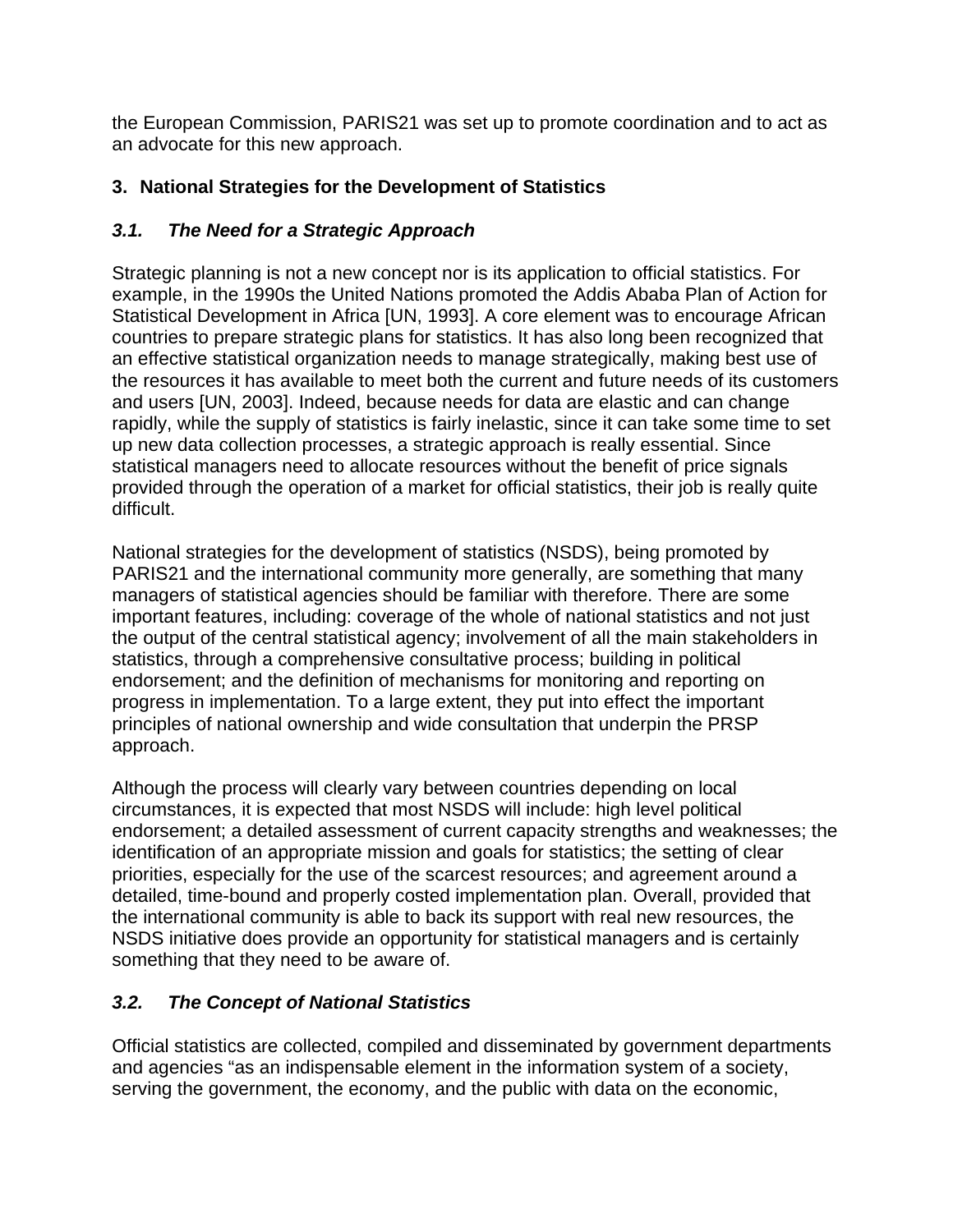demographic, social, and environmental situation" [UN, op cit]. The source data are derived from a number of processes, including censuses and surveys, as a by-product of administration, or by some other means. The organization of the agencies that undertake these data activities and compile official statistics varies from country to country, but usually includes a specialist central statistical agency with responsibility for specific statistics as well as overall coordination. Even in fairly centralized statistical systems, however, it is likely that a number of different agencies will carry out some statistical functions. Even if the central statistical agency is responsible for all national surveys and censuses, other departments will typically compile and disseminate statistical information from the administrative processes for which they are responsible. The central bank, for example, will usually be responsible for banking supervision and will compile and publish money and banking statistics. Similarly agencies such as the Ministry of Finance will compile and publish statistics on government finance and the Ministry of Agriculture may well do the same for agricultural statistics.

This situation, where official statistics, all of which are important to users in different ways, are produced and disseminated by more than one agency has led, in many countries, to the development of the concept of National Statistics. This term is fairly new in the statistical world and has been defined in different ways, but the basic concept is to bring together the most important indicators and data sets within a coherent framework, which provides users with some assurances about data quality and integrity. It is a key principle behind the IMF's General Data Dissemination System (GDDS), for example, where countries compile and publish descriptions of methods and procedures about data from different sources and where plans are developed to improve data coverage, quality and integrity.

In general, therefore, good practice is emerging that emphasizes including as full a range as possible of national statistics, or at least the most important data series within the NSDS process. Many early strategic plans focused mainly on the central statistical agency and were concerned with improving the quality, coverage and dissemination of statistics for which the agency had direct responsibility. Other data sets, which were important for national development, but which were not part of the central agency's work-load, were not covered. More recently though, many countries have been moving to develop strategic plans that cover the national statistical system more broadly. These strategies bring in other data agencies as well as the central statistical office and hence have a broader coverage in terms of data and their use.

How this is done, varies from country to country, but having as broad a coverage as possible has a number of advantages, including: building a broad consensus on the importance of statistics; helping to match the supply of data with the demand for statistics; promoting coordination and increasing the efficiency of statistical agencies; and building on existing processes, including participation in the GDDS. It may also be helpful to consider a staged process, where different agencies are incorporated into the national statistical system over a period of time. Not all agencies may see the advantages of active participation from the outset, for example, and some may wish to retain their independence. In these circumstances a more gradual approach, which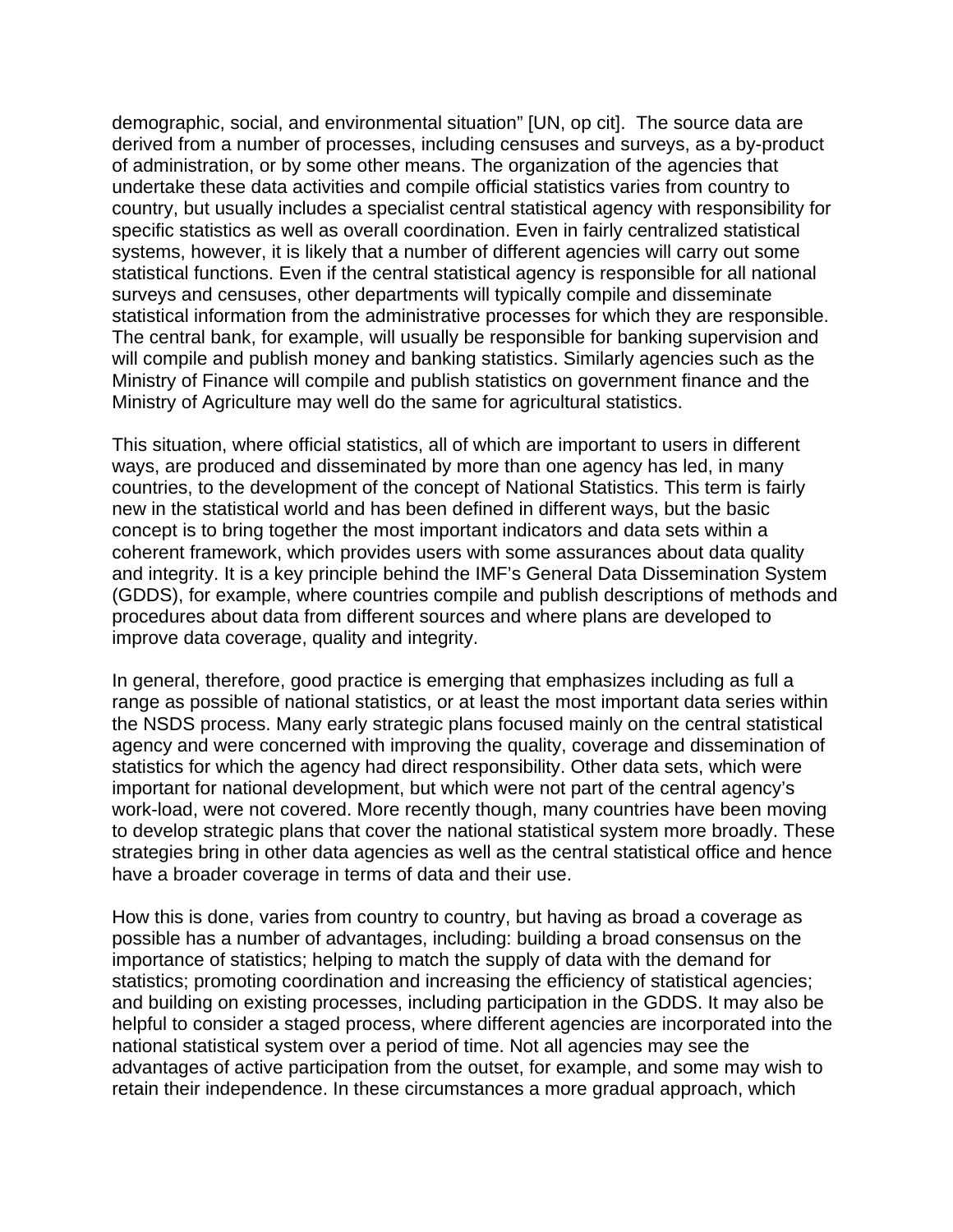promotes participation by demonstrating the advantages, may well be more effective than one which simply requires participation through external pressure.

# *3.3. Strategic Planning for Statistics in Practice*

As more countries prepare their own national strategies for the development of statistics and gain experience with implementation, a substantial body of experience is being built up in terms of what works and good practice. The PARIS21 web-site<sup>1</sup> lists strategic planning documents for 49 countries with a wide range of coverage from Equatorial Guinea to the United Kingdom. While it is not possible to summarize such a wide range of experience here, some important conclusions do emerge. In Tanzania, for example, the process of preparing the plan was seen as being as important as the final product, and considerable care was taken to ensure a comprehensive consultative process and to provide adequate time for a consensus to be reached [United Republic of Tanzania, 2001]. In Kenya, the process first of all defined the strategic objectives and then, later on, set out an implementation plan. Here an important focus was to change the status of the Central Bureau of Statistics and to update its mandate [Ministry of Planning and National Development, 2003]. In other countries the emphasis has been on building on what is already in place, using existing processes such as the GDDS, for example, to assess capacity and performance and to set targets.

An important part of the strategic planning process in many countries is the preparation of a detailed implementation plan, that provides a detailed timetable of what needs to be done and when and includes a detailed budget and financing plan. Experience from a number of countries indicates the importance of translating broad strategic objectives into more manageable implementation programs, that are directly linked to existing budgeting and planning processes. Part of this process will require that specific outputs and targets are set and mechanisms put in place to monitor and report on indicators of progress [INSD, 2003]. Overall, what is required is to identify ways in which the basic principles of strategic planning can be put into practice in the statistical field [David, 1997; Kaplan & Norton, 2001]. The challenge for managers is to develop a strategic approach, while working to improve performance in the short-term and building capacity that can be sustained into the future.

# **4. The Implications of the NSDS Approach for Agricultural and Rural Statistics**

# *4.1. Participating*

A basic argument of this paper is that agencies responsible for agricultural and rural statistics need to be aware of and to engage directly with NSDS processes that are either being planned or are already in progress in their countries. The fundamental reason is that, especially in developing countries, the NSDS is increasingly being seen as the vehicle for setting priorities and for allocating resources both for recurrent operations and investment for the medium term. If agricultural and rural statistics are not adequately represented and if their needs are not reflected in the strategy and the

 $\overline{a}$ 1 http://www.paris21.org/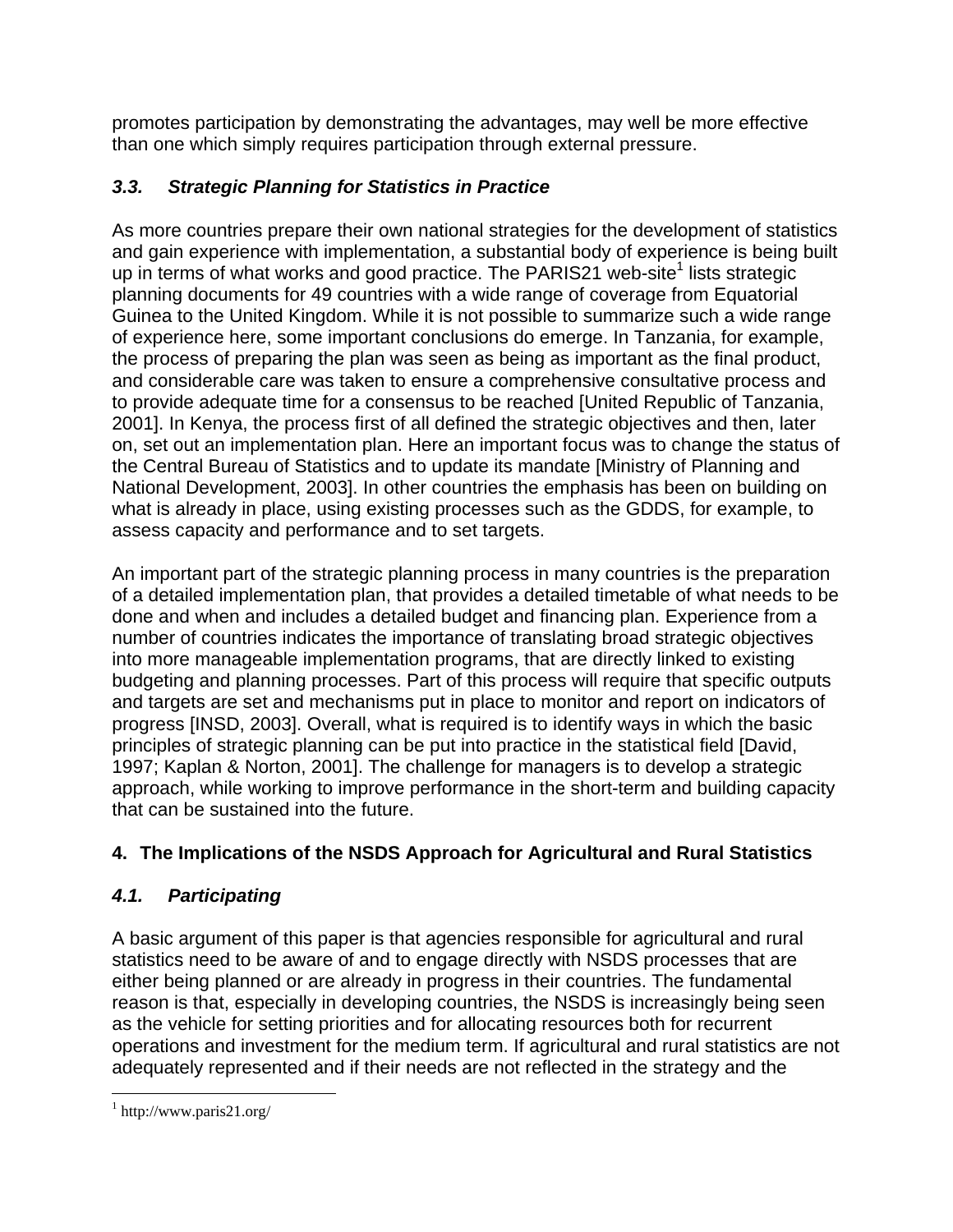implementation plan, then there is a real risk that their development will be constrained. Nationally owned and developed strategies for statistics are emerging as the main mechanism not only for addressing existing capacity constraints, but also for allocating resources in the medium-term. Many donor agencies, for example, are providing assistance to the implementation of the NSDS and are unlikely to be prepared to finance other programs outside this framework.

The implication, therefore, is that managers of rural and agricultural statistical agencies, especially where these are separate from the central statistical agency, need to be aware of how the NSDS process is developing locally and to identify how and when they should be involved. There are a number of levels at which participation can and should take place, including in high-level coordination mechanisms, at the technical level and by providing staff to participate in task forces and working groups. Managers also need to ensure that their main data users and providers are also adequately represented in the appropriate consultative forums and mechanisms. It will be important, for example, to persuade senior policy makers to take an active role in whatever coordination mechanisms are put in place, since it is at this level that the final decisions on priorities and on implementation issues are likely to be made.

## *4.2. Coordination and Management*

Participation in the NSDS process is also likely to have important implications for the coordination and management of statistical operations and services. The main concern for rural and agricultural statistics is to judge to what extent any loss of independence in terms of methods and procedures will be offset by the gains that will be achieved through greater cooperation and inclusion in the NSDS. Potentially, the gains are likely to be substantially greater than any perceived loss of independence, especially in the medium to longer term, but the arguments will still need to be made. Issues that may need to be reviewed include: the use of statistical concepts, definitions and classifications; the use of common sampling frames and registers; coordination of statistical operations, in terms of timing, coverage and frequency; methods of data reporting and dissemination; and common procedures for setting up databases and for providing access to micro-data for further research and analysis.

Involvement in the NSDS and especially inclusion within the formal set of national statistics, may also have implications for dissemination and other statistical practices. In many cases, the aim of the NSDS is to put into effect recognized good practice in statistics, including, for example, the regular dissemination of metadata on methods and procedures, providing equal access to all users and promulgating advance release calendars. These areas will need to be discussed and agreed, especially where they represent a departure from what is currently done.

There are also important implications for relations with international agencies and for the compiling and reporting of statistics for regional and international use. In particular there will be a need to ensure adequate coordination and harmonization of the international reporting of data. At the same time, donors and international agencies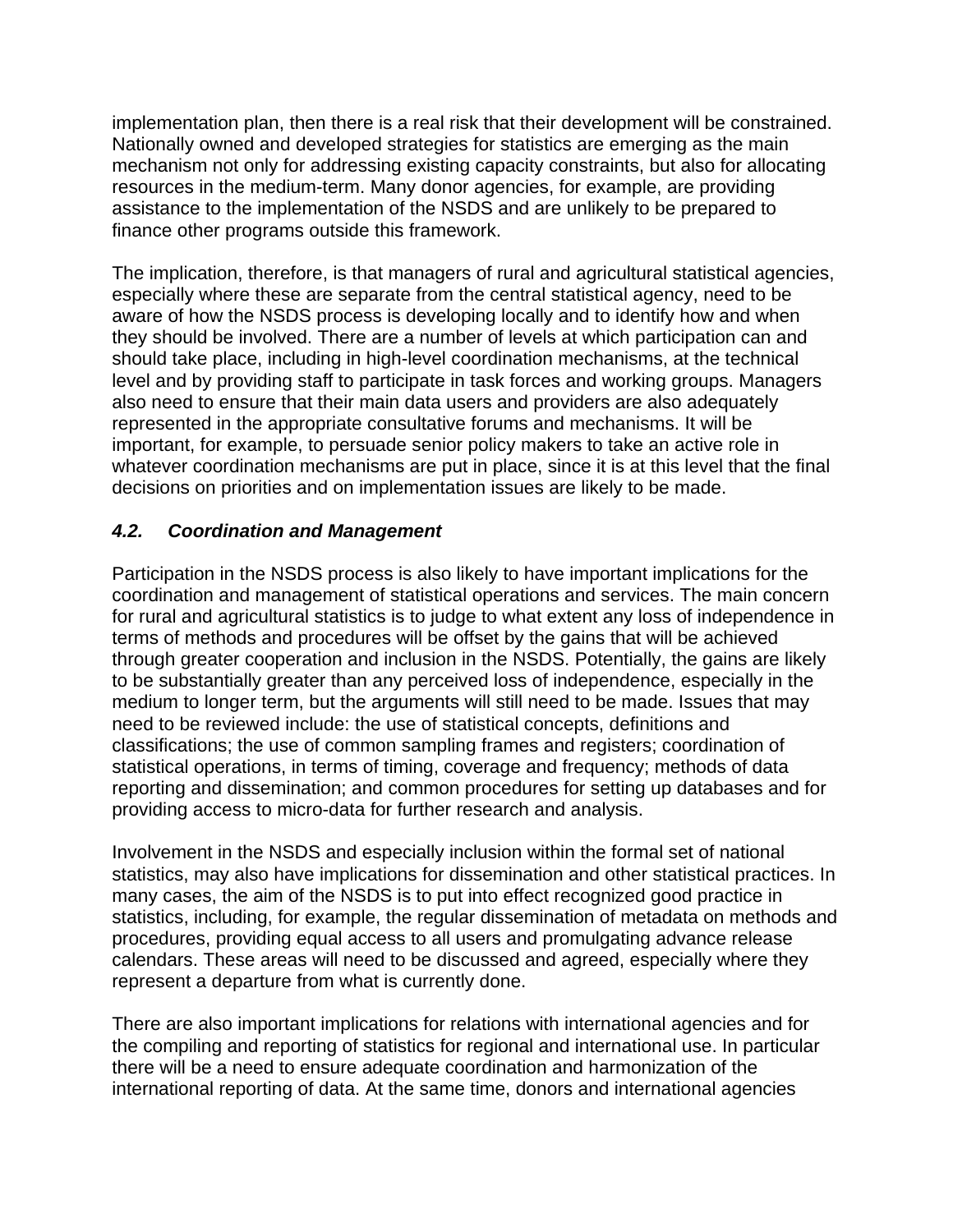should respect national priorities as reflected in the NSDS, once they have been properly discussed and agreed. It is clearly important that the needs for international reporting are adequately represented when priorities and work programs are being decided, but once the strategy has been agreed and endorsed, then all stakeholders should agree to support implementation, even if they feel that their special needs have not been fully addressed. Donors and international agencies should agree to work through whatever mechanisms have been established to review the strategy and the implementation plan and not seek to impose their own priorities.

## *4.3. Statistical Operations*

Rural and agricultural statistics are generated from a variety of data sources, the most important being censuses, surveys and administrative records. Participation in the NSDS process may have some implications for the timing and coordination of major data collection exercises, and especially of agricultural surveys that collect data from rural households. Agricultural surveys and censuses are expensive and extensive operations, requiring careful planning and execution. In addition to generating estimates of crop and livestock production, they are important sources of data on the welfare and well-being of rural households and the data needed to understand rural poverty.

Especially in the less densely populated lower income developing countries, the high cost of agricultural surveys in Africa is an important element in their sustainability. While random sampling and objective measurements have sound technical foundations, experience shows that they are expensive methods and their application in the field often results in high non-sampling errors with results being available only after long delays. The high cost of surveys and delays in getting results to policy makers together with their perceived lack of relevance has, in many instances, resulted in decreasing attention and priority attached to the systems and insufficient resource allocation by governments. These technical and operational factors combined with a weak institutional framework and poor data management have, in many countries, contributed to a serious decline in capacity. The NSDS process and the high priority being placed on poverty alleviation (especially rural poverty) and food security, offers an opportunity for renewed efforts to re-build rural and agricultural data systems and to develop new, more cost-effective procedures.

## *4.4. Focusing on results: Data Storage, Retrieval and Dissemination*

Effective strategic planning places an emphasis on results and outputs, rather than inputs and activities and this has important implications for rural and agricultural statistics. The NSDS process provides an opportunity for managers of statistical agencies to re-focus their attention away from particular data collection activities and more towards providing the data products and services needed by their clients, customers and users. In particular, modern information and communication technology provides managers with the potential to store, retrieve, use and disseminate information in ways that are likely to be of considerably greater utility and relevance for data users than was the case ten to fifteen years ago.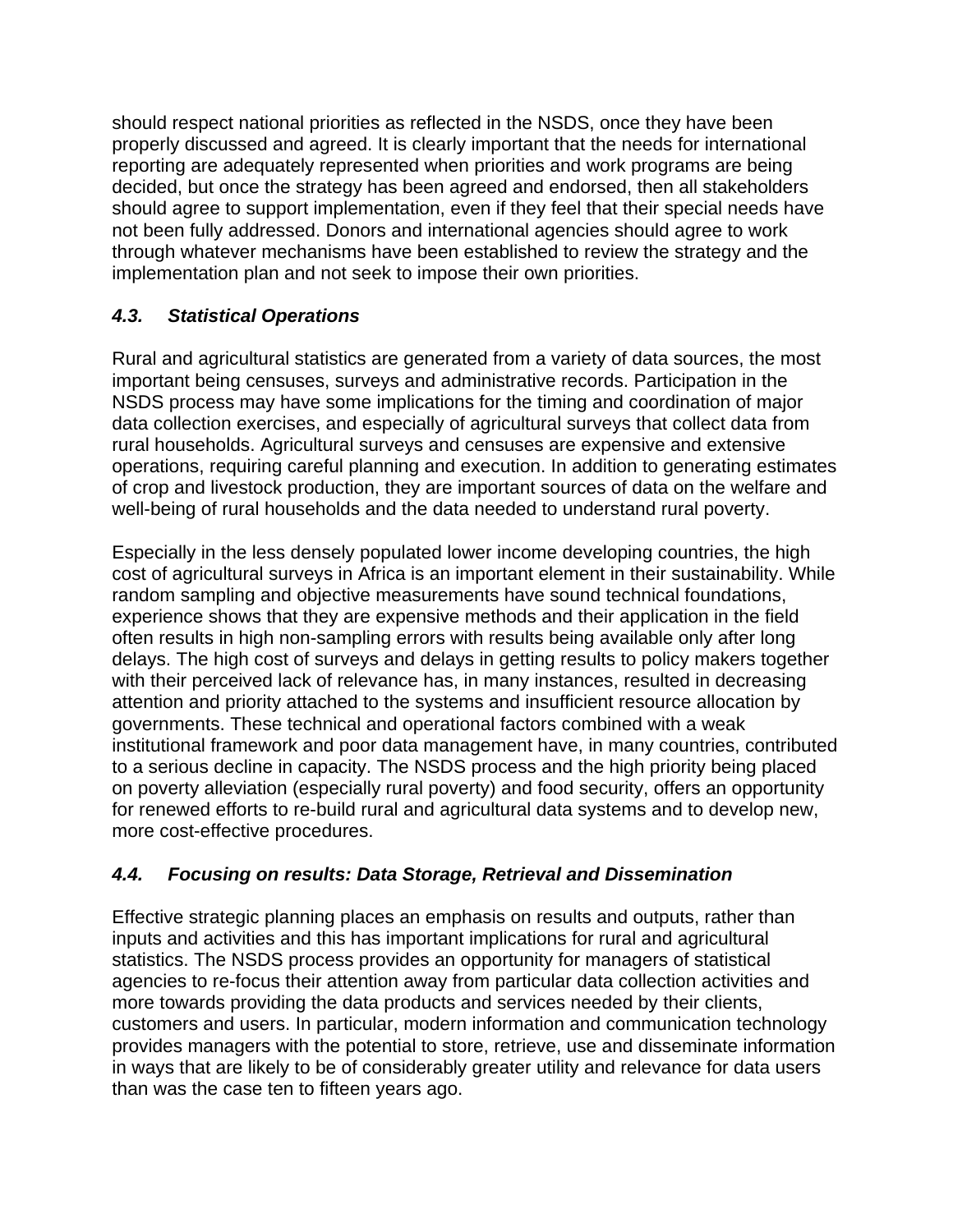Increasingly, for example, even in the least developed countries, statistical agencies are moving away from the dissemination of statistical data in printed form, as statistical reports, digests and bulletins, towards electronic dissemination, through the Internet and on CD-ROM. Many users have neither the time or the expertise to extract the statistical data they need from different sources and instead are looking for information to be made available through easily accessible databases that can be interrogated relatively simply. The creation of databases, bringing together both time-series and crosssectional data from many different sources is an important development in improving access and use and in creating demand for statistics. The NSDS process can provide an important mechanism for providing the coordination and integration required for this to work effectively. Data that are geographically referenced and can be accessed through a geographic information system (GIS) are of particular importance for rural and agricultural statistics. In most countries, what is needed here is effective coordination and harmonization to ensure that as many different data series can be included within the same GIS. For users, the value of statistics can increase substantially when data from different sources can be compared and analyzed.

## **5. Conclusions**

Good statistics have always been important for economic and social development, but especially in the least developed countries, the statistical systems needed to generate the data have often not been properly appreciated or resourced. A lack of effective demand for statistics, coupled with poorly performing agencies has resulted, in many poor countries, in a vicious cycle where inadequate output leads to insufficient support and resources. Recent developments at both the international and national levels have reinforced the need for data to support the development effort especially at the highest level. This presents an important opportunity for the managers of statistical agencies to break out of this vicious cycle. The potential exists in many countries to change the vicious into a virtuous cycle, where improved outputs and results lead to increased support and resources. It is important however, that statistical agencies themselves take advantage now of these opportunities, because there is no guarantee that they will continue indefinitely.

The preparation and implementation of national strategies for the development of statistics provides many countries with an opportunity to undertake a holistic and systematic review of their national statistical systems, addressing not just the symptoms of poor performance, but also the underlying causes. To be effective, however, this approach needs to comprehensive, covering all the main statistical systems and data sets and data users, providers and compilers. It is very important, therefore, that the managers of agencies responsible for rural and agricultural statistics, as well as the specialist agencies that support them are fully aware of and involved in the strategic planning process.

It is also important that the NSDS process is properly supported by the international community. The commitment is there as indicated by the support received for the